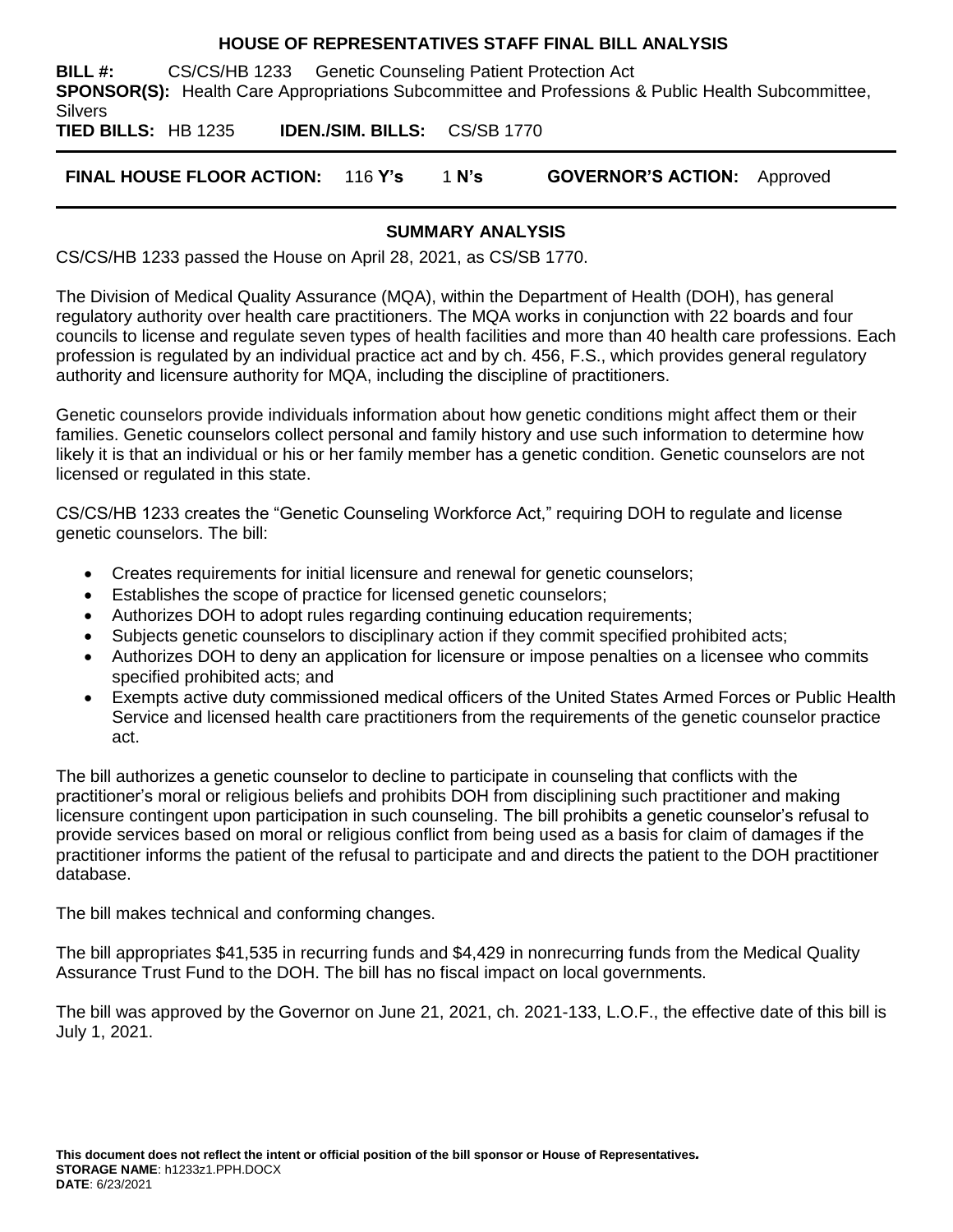# **I. SUBSTANTIVE INFORMATION**

## A. EFFECT OF CHANGES:

### **Current Situation**

#### Health Care Professional Licensure

The Division of Medical Quality Assurance (MQA), within the Department of Health (DOH), has general regulatory authority over health care practitioners. MQA works in conjunction with 22 boards and 4 councils to license and regulate 7 types of health care facilities and more than 40 health care professions.<sup>1</sup> Each profession is regulated by an individual practice act and by ch. 456, F.S., which provides general regulatory and licensure authority for MQA. MQA is statutorily responsible for the following boards and professions established within the division:<sup>2</sup>

- The Board of Acupuncture, created under ch. 457, F.S.;
- The Board of Medicine, created under ch. 458, F.S.;
- The Board of Osteopathic Medicine, created under ch. 459, F.S.;
- The Board of Chiropractic Medicine, created under ch. 460, F.S.;
- The Board of Podiatric Medicine, created under ch. 461, F.S.;
- Naturopathy, as provided under ch. 462, F.S.;
- The Board of Optometry, created under ch. 463, F.S.;
- The Board of Nursing, created under part I of ch. 464, F.S.;
- Nursing assistants, as provided under part II of ch. 464, F.S.;
- The Board of Pharmacy, created under ch. 465, F.S.;
- The Board of Dentistry, created under ch. 466, F.S.;
- Midwifery, as provided under ch. 467, F.S.;
- The Board of Speech-Language Pathology and Audiology, created under part I of ch. 468, F.S.;
- The Board of Nursing Home Administrators, created under part II of ch. 468, F.S.;
- The Board of Occupational Therapy, created under part III of ch. 468, F.S.;
- Respiratory therapy, as provided under part V of ch. 468, F.S.;
- Dietetics and nutrition practice, as provided under part X of ch. 468, F.S.;
- The Board of Athletic Training, created under part XIII of ch. 468, F.S.;
- The Board of Orthotists and Prosthetists, created under part XIV of ch. 468, F.S.;
- Electrolysis, as provided under ch. 478, F.S.;
- The Board of Massage Therapy, created under ch. 480, F.S.;
- The Board of Clinical Laboratory Personnel, created under part III of ch. 483, F.S.;
- Medical physicists, as provided under part IV of ch. 483, F.S.;
- The Board of Opticianry, created under part I of ch. 484, F.S.;
- The Board of Hearing Aid Specialists, created under part II of ch. 484, F.S.;
- The Board of Physical Therapy Practice, created under ch. 486, F.S.;
- The Board of Psychology, created under ch. 490, F.S.;
- School psychologists, as provided under ch. 490, F.S.;
- The Board of Clinical Social Work, Marriage and Family Therapy, and Mental Health Counseling, created under ch. 491, F.S.; and
- Emergency medical technicians and paramedics, as provided under part III of ch. 401, F.S. *Military Health Care Practitioners*

An individual who serves or has served as a health care practitioner in the U.S. Armed Forces, U.S.

<sup>1</sup> Florida Department of Health, Division of Medical Quality Assurance, *Annual Report and Long-Range Plan, Fiscal Year 2019-2020*, p. 6, [http://www.floridahealth.gov/licensing-and-regulation/reports-and-publications/\\_documents/2019-2020-annual-report.pdf](http://www.floridahealth.gov/licensing-and-regulation/reports-and-publications/_documents/2019-2020-annual-report.pdf) (last visited on April 30, 2021).  $2$  Id.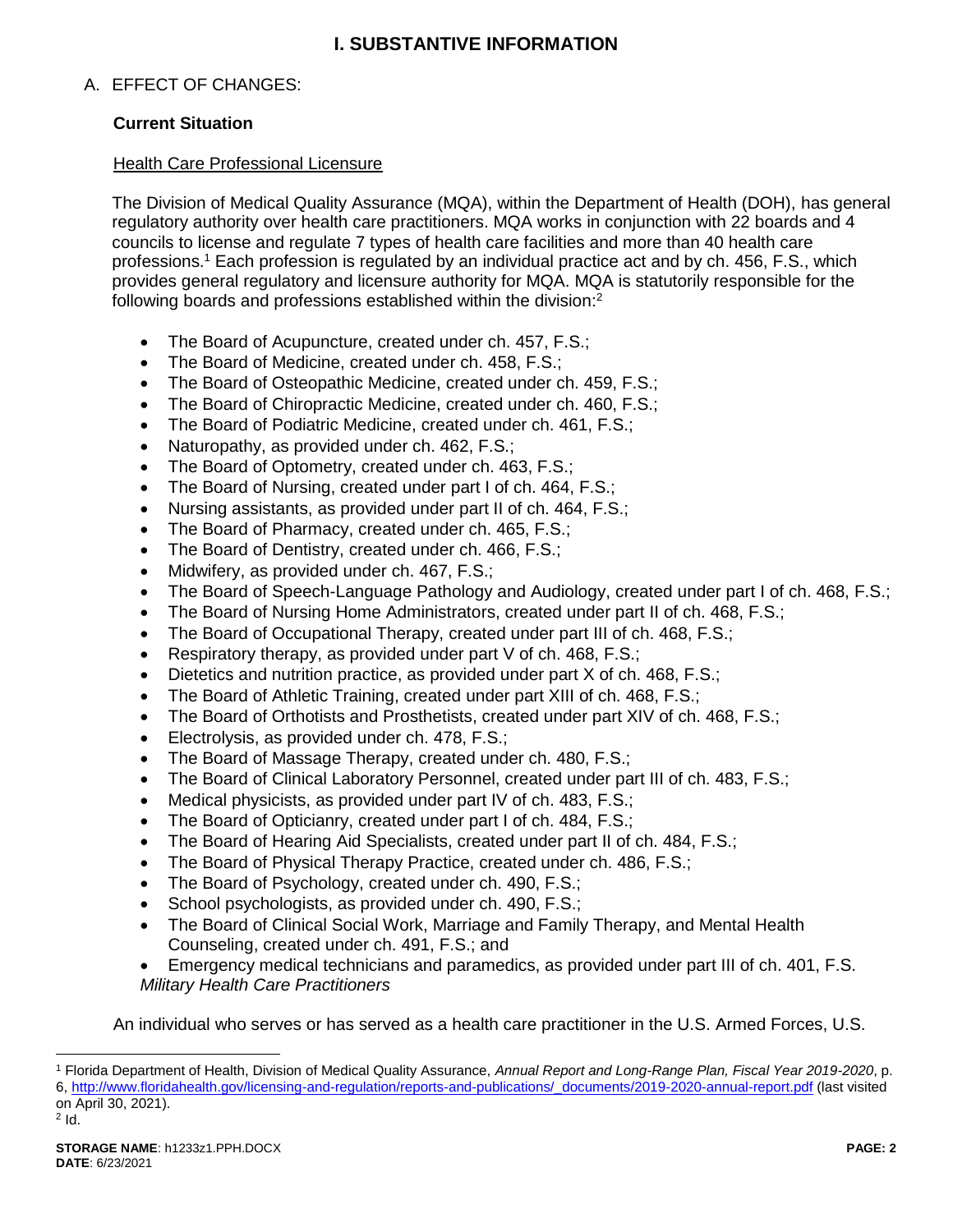Reserve Forces, or the National Guard on active duty or has served on active duty with the U.S. Armed Forces as a health care practitioner in the U.S. Public Health Service, is eligible for licensure in Florida.<sup>3</sup> DOH is required to waive the application fee, licensure fee, and unlicensed fee for such applicants. The applicant will be issued a license to practice in Florida if the applicant submits a completed application, and:<sup>4</sup>

- Receives an honorable discharge within the 6 months before or after submission of the
- application:
- Holds an active, unencumbered license issued by another state, the District of Columbia, or a U.S. territory or possession, with no disciplinary action taken against it in the 5 years preceding the date of application;
- Is the spouse of a person serving on active duty and is a health care practitioner in a profession that does not require a license in another state, the applicant who is not licensed in another state if he or she provides:
	- $\circ$  Evidence of training or experience equivalent to the requirements for licensure in Florida; and
	- $\circ$  Proof of a passing score on the appropriate exam of a national or regional standards organization, if required for licensure in Florida.
- Attests that he or she is not, at the time of submission, the subject of a disciplinary proceeding in a jurisdiction in which he or she holds a license or by the U.S. Department of Defense for a reason related to the practice of the profession for which he or she is applying;
- Has actively practiced the profession for which he or she is applying for the 3 years preceding the date of application; and
- Submits to a background screening, if required for the profession for which he or she is applying, and does not have any disqualifying offenses.

### Genetic Counseling

Advances in genetic technology and research have increased the amount of information available to individuals and providers and increased the demand for genetic services, including genetic testing, diagnosis and interpretation of test results, and genetic counseling.<sup>5</sup> Genetic test results can help diagnose, confirm, or indicate increased risk for developing a particular condition, which genetic counseling can help explain the results and available treatment options.

<span id="page-2-0"></span>Genetic counseling gives individuals information about how genetic conditions might affect them or their families. Genetic counselors collect personal and family history and use such information to determine how likely it is that an individual or his or her family member has a genetic condition. Based on such information, a genetic counselor helps an individual determine if a genetic test is suitable. Genetic counseling after genetic testing can help an individual better understand his or her test results and treatment options.<sup>6</sup>

<sup>3</sup> S. 456.024, F.S.

<sup>4</sup> S. 456.024(3)(b), F.S.

<sup>5</sup> United States Government Accountability Office, Report to Congressional Committees: *Genetic Services – Information on Genetic Counselor and Medical Geneticist Workforces* (July 2020)[, https://www.gao.gov/assets/gao-20-593.pdf](https://www.gao.gov/assets/gao-20-593.pdf) (last visited April 30, 2021). <sup>6</sup> Centers for Disease Control and Prevention, *Genetic Counseling,* [https://www.cdc.gov/genomics/gtesting/genetic\\_counseling.htm](https://www.cdc.gov/genomics/gtesting/genetic_counseling.htm) (last visited April 30, 2021).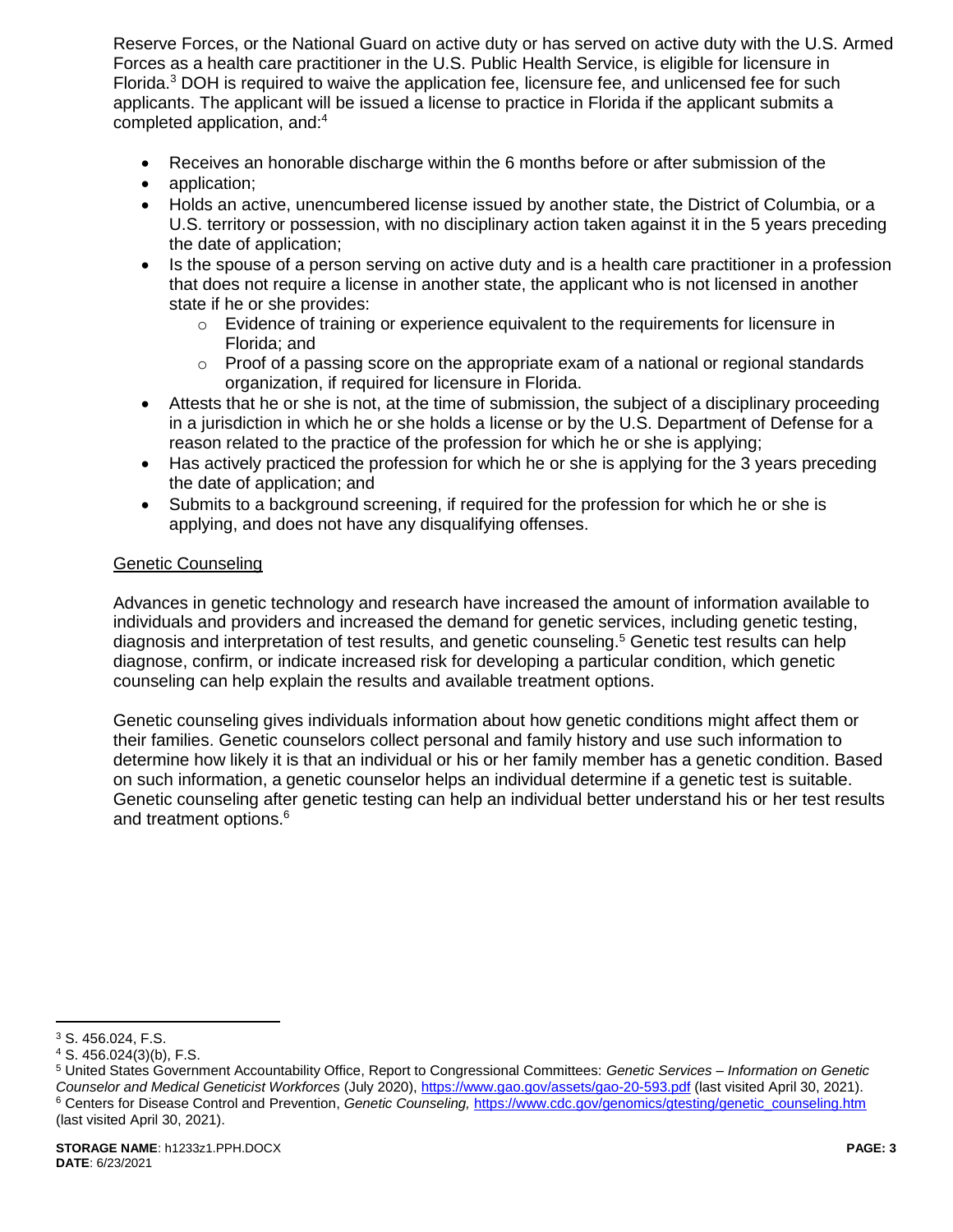Individuals seek genetic counseling for multiple reasons, including to:<sup>7</sup>

- Address prenatal concerns about factors that might affect a baby during infancy, including genetic conditions and birth defects;
- Address concerns if a child is showing signs and symptoms of a genetic disorder, including abnormal newborn screening results, intellectual or developmental disabilities, or birth defects;
- <span id="page-3-0"></span> Determine if an individual is at risk of being affected by a health condition, including hereditary breast and ovarian cancer, muscular dystrophy, Huntington's disease, and sickle cell disease.

Genetic counselors who wish to become certified must pass a certification examination issued by the American Board of Genetic Counseling (ABGC). The primary qualification to sit for the certification examination is a master's degree in genetic counseling from a program accredited by the Accreditation Council for Genetic Counseling. States currently issuing a genetic counselor license require individuals to pass the ABGC certification examination.<sup>8</sup>

Genetic counselors primarily practice in hospital settings and can work in all medical specialties or practice in one specialty area, such as pediatrics, oncology, or cardiology.<sup>9</sup> They assess individuals or families with or at risk for genetic conditions and provide counseling and education on test results. Genetic counselors are not physicians; they typically work in conjunction with medical geneticists to provide genetic services.<sup>10</sup> Medical geneticists will order genetic testing and interpret the results and a genetic counselor will provide further education on the results and how they may affect an individual or their family.<sup>11</sup>

Twenty-nine states require licensure for genetic counselors.<sup>12</sup> Florida does not license or regulate genetic counselors.

## Conscience Clauses

<span id="page-3-1"></span>Conscience clauses are laws that allow practitioners to refuse to provide services if such refusal is based on a conflict with the practitioner's moral or religious beliefs.<sup>13</sup> Federal law protects such practitioners and prohibits recipients of certain federal funding from discriminating against practitioners who refuse to participate in services based on moral objections or religious beliefs.<sup>14</sup> Common situations in which a practitioner may invoke a conscience clause include abortion, sterilization, assisted suicide, and euthanasia.<sup>15</sup>

Florida law authorizes a physician to refuse to provide family planning services and contraception based on conflicts with his or her religious beliefs and prohibits the practitoner from being held liable for such refusal.<sup>16</sup>

<sup>13</sup> U.S. Department of Health and Human Services, *Conscious Protections for Health Care Providers,* 

<https://www.hhs.gov/conscience/conscience-protections/index.html> (last visited Aprl 30, 2021).

 $\overline{a}$  $^7$  Id.

<sup>8</sup> American Board of Genetic Counseling, Inc., *Certification Qualifications,* <https://www.abgc.net/becoming-certified/do-i-qualify/> (last visited April 30, 2021). Certification is valid for 5 years, after which time the genetic counselor must seek recertification. The University of South Florida has the only certified genetic counseling training program in Florida.

 $^9$  Id.

 $10$  Medical geneticists are physicians who specialist in medical genetics and conduct genetic testing and provide diagnoses.

<sup>11</sup> *Supra*, note [8.](#page-3-0)

<sup>&</sup>lt;sup>12</sup> National Society of Genetic Counselors, States Issuing Licenses for Genetic Counselors, [https://www.nsgc.org/Policy-Research-and-](https://www.nsgc.org/Policy-Research-and-Publications/State-Licensure-for-Genetic-Counselors/States-Issuing-Licenses)[Publications/State-Licensure-for-Genetic-Counselors/States-Issuing-Licenses](https://www.nsgc.org/Policy-Research-and-Publications/State-Licensure-for-Genetic-Counselors/States-Issuing-Licenses) (last visited April 30, 2021). States requiring licensure of generic counselors include: Alabama, Arkansas, California, Connecticut, Delaware, Georgia, Hawaii, Idaho, Illinois, Indiana, Iowa, Kentucky, Louisiana, Massachusetts, Michigan, Minnesota, Nebraska, New Hampshire, New Jersey, New Mexico, North Dakota, Ohio, Oklahoma, Pennsylvania, South Dakota, Tennessee, Utah, Virginia, and Washington.

<sup>14</sup> Id. *See* 42 U.S.C § 300a-7 et seq., 42 U.S.C. § 238n, Patient Protection and Affordable Care Act sections 1303(b)(4) and 1553, and 42 U.S.C. § 18113.

<sup>16</sup> S. 381.0051(5), F.S.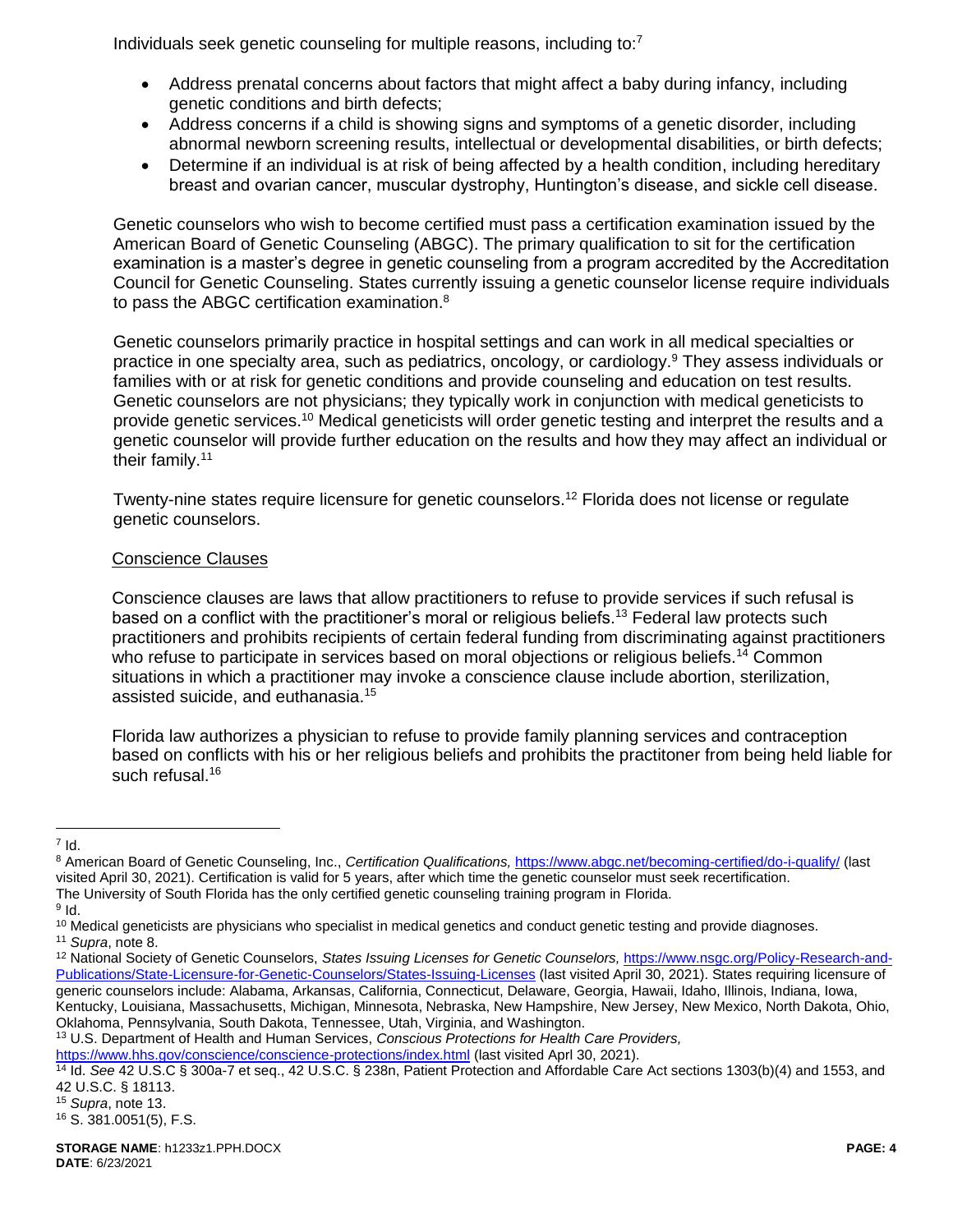## Professional Regulation and the Florida Sunrise Act

Section 456.003, F.S., specifies that health care professions be regulated only for the preservation of the health, safety, and welfare of the public under the police powers of the state. Such professions shall be regulated when:<sup>17</sup>

- Unregulated practice can harm or endanger the health, safety, and welfare of the public, and when the potential for such harm is recognizable and clearly outweighs any anticompetitive impact which may result from regulation;
- The public is not effectively protected by other means, including, but not limited to, other state statutes, local ordinances, or federal legislation; and
- Less restrictive means of regulation are not available.

Similarly, section 11.62, F.S., the "Sunrise Act," specifies that regulation should not be adopted unless it is: $18$ 

- Necessary to protect the public health, safety, or welfare from significant and discernible harm or damage;
- Exercised only to the extent necessary to prevent the harm; and
- Limited so as not to unnecessarily restrict entry into the practice of the profession or adversely affect public access to the professional services.

The Sunrise Act requires the Legislature to consider certain factors before determining whether to regulate an unregulated profession or occupation.<sup>19</sup> Generally, a sunrise review is a formal process where by a legislature scrutinizes legislation proposing to regulate an unregulated profession or occupation by requiring a cost-benefit analysis before the legislation is enacted.<sup>20</sup> To enable this, the Act requires proponents of regulation to file information about the regulation's potential impacts, costs, and benefits upon request.<sup>21</sup>

### *Sunrise Act Criteria*

In determining whether to regulate a profession or occupation, the Sunrise Act requires the Legislature to consider the following factors.

- **Substantial Harm or Endangerment:** Whether the unregulated practice of the profession or occupation will substantially harm or endanger the public health, safety, or welfare, and whether the potential for harm is recognizable and not remote;
- **Specialized Skill or Training, and Measurability:** Whether the practice of the profession or occupation requires specialized skill or training and whether that skill or training is readily measurable or quantifiable so that examination or training requirements would reasonably assure initial and continuing professional or occupational ability;
- **Unreasonable Effect on Job Creation or Job Retention:** Whether the regulation will have an unreasonable effect on job creation or job retention in the state or will place unreasonable restrictions on the ability of individuals who seek to practice or who are practicing a given profession or occupation to find employment;
- **Effective Public Protection by Other Means:** Whether the public is or can be effectively protected by other means; and

<sup>20</sup> National Conference of State Legislatures, Improving Occupational Licensing with Sunrise and Sunset Review Acts, <https://www.ncsl.org/research/labor-and-employment/improving-occupational-licensing-with-sunrise-and-sunset-reviews.aspx> (last visited April 30, 2021).  $21$  S. 11.62(4), F.S.

 $\overline{a}$ <sup>17</sup> S. 456.003, F.S.

<sup>18</sup> S. 11.62(2), F.S.

<sup>19</sup> S. 11.62, F.S.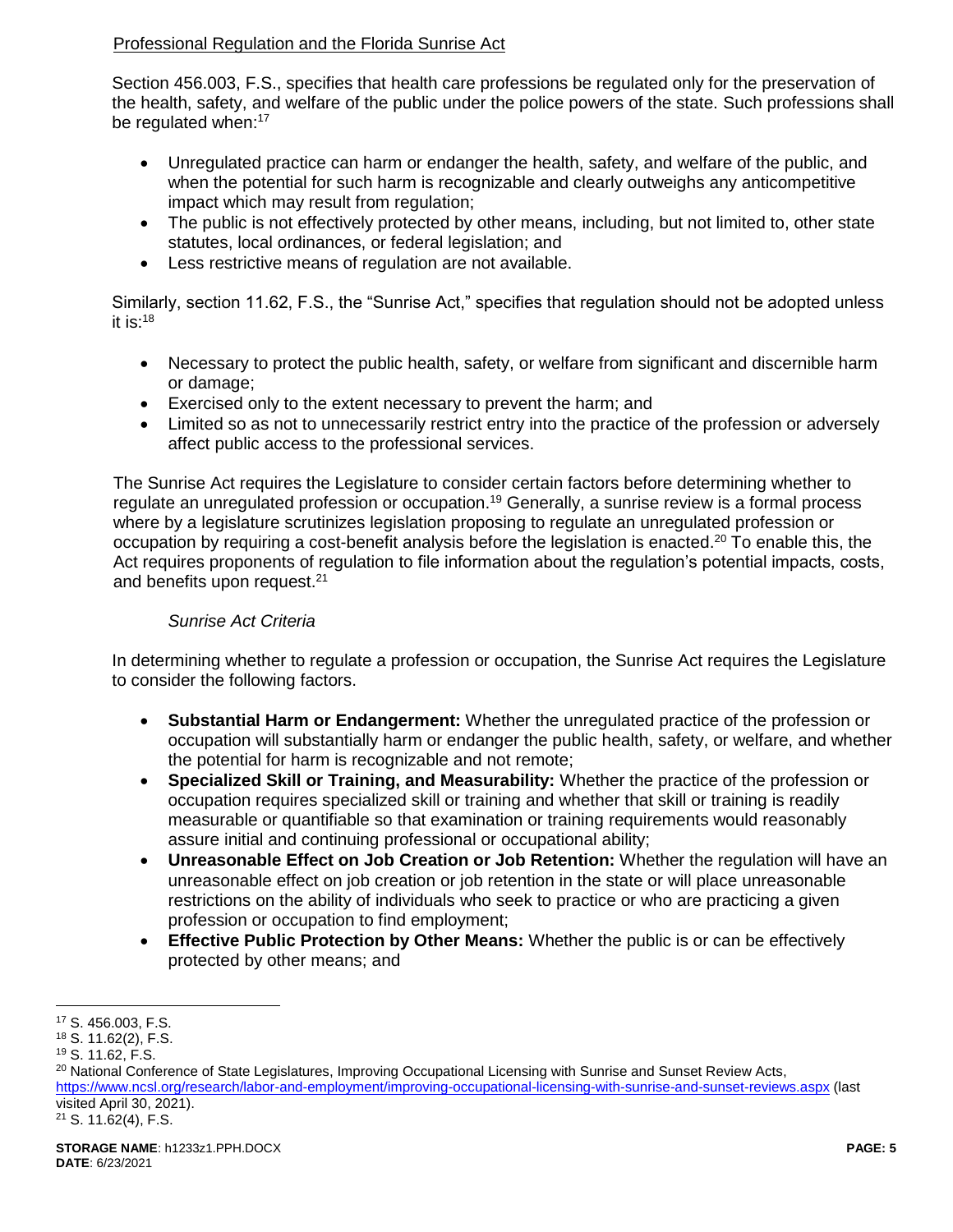**Favorable Cost-effectiveness and Economic Impact:** Whether the overall cost-effectiveness and economic impact of the proposed regulation, including the indirect costs to consumers, will be favorable.

### Genetic Counselor Sunrise Act Questionnaire

The Sunrise Act requires proponents of regulation to submit information documenting the need for the proposed regulation. A sunrise questionnaire was completed and submitted by the Florida Association of Genetic Counselors (FLAGC), which is a state chapter of the national organization that represents genetic counselors: the National Society of Genetic Counselors. According to the FLAGC, there are 130 ABGC-certified genetic counselors in Florida and 47 out-of-state genetic counselors who provide services to patients in Florida.<sup>22</sup> This means potentially at least 177 genetic counselors would require licensure under the bill. The FLAGC did not indicate how many genetic counselors support this legislation.

## <span id="page-5-0"></span>*Substantial Harm or Endangerment*

According to the FLAGC, the harm from inadequate genetic counseling services is well-documented in publications and patient testimonials. However, the FLAGC does not provide or cite formal studies or surveys documenting such harm. Instead, the FLAGC provides personal anecdotes, a minority of which are from Florida, such as misdiagnosis and pregnancy terminations based on genetic testing results containing variants of uncertain significance, which may be interpreted by physicians as disease causing. The FLAGC notes that there is a lack of documented cases of harm to patients in Florida as no mechanism for lodging complaints about inappropriate genetic counseling exists. $2^3$ 

## *Specialized Skill or Training, and Measurability*

Genetic counseling is a specialized field in which genetic counselors are skilled in genetic risk assessment, client education, interpersonal communication, and counseling to provide services to clients and their families for diverse sets of genetic disorders.<sup>24</sup> Genetic counselors may focus their work in specialty areas, such as cardiovascular health, psychiatric health, and cancer.<sup>25</sup> ABGC certified genetic counselors have Master's degrees and extensive clinical training in counseling techniques.<sup>26</sup>

The FLAGC indicates that the bill's requirement to obtain ABGC board certification as a condition of licensure in Florida ensures potential licensees will have training in specialized fields of genetic medicine and clinical training in counseling techniques, equipping genetic counselors with the ability to respond to psychological demensions of medical issues and interpreting complex genetic testing results.<sup>27</sup> The FLAGC did not provide any data showing certified genetic counselors provide better or worse services than non-certified genetic counselors. ABGC is the only entity that certifies genetic counselors.

# *Unreasonable Effect on Job Creation or Job Retention*

According to the FLAGC, licensure of genetic counselors will not affect other professionals whose scopes of services overlap with genetic counselors. Other health care practitioners, such as physicians and nurses, will still be able to provide genetic assessment, advice, and referral. Licensure requirements would mirror the current education requirements for board-certification by the ABGC. The

 $\overline{a}$ <sup>22</sup> The Florida Association of Genetic Counselors, Sunrise Review for Proposed Licensing of Genetic Counselors. <sup>23</sup> Id.

<sup>24</sup> Emory Univeristy School of Medicine, *Genetic Counseling Profession – What is Genetic Counseling?* 

<https://med.emory.edu/departments/human-genetics/education/genetic-counseling-training/profession/index.html> (last visited April 30, 2021).

<sup>25</sup> *Supra*, note [6.](#page-2-0) *See also* supra, note [8.](#page-3-0)

<sup>26</sup> *Supra*, note [8.](#page-3-0)

<sup>27</sup> *Supra*, note [22.](#page-5-0)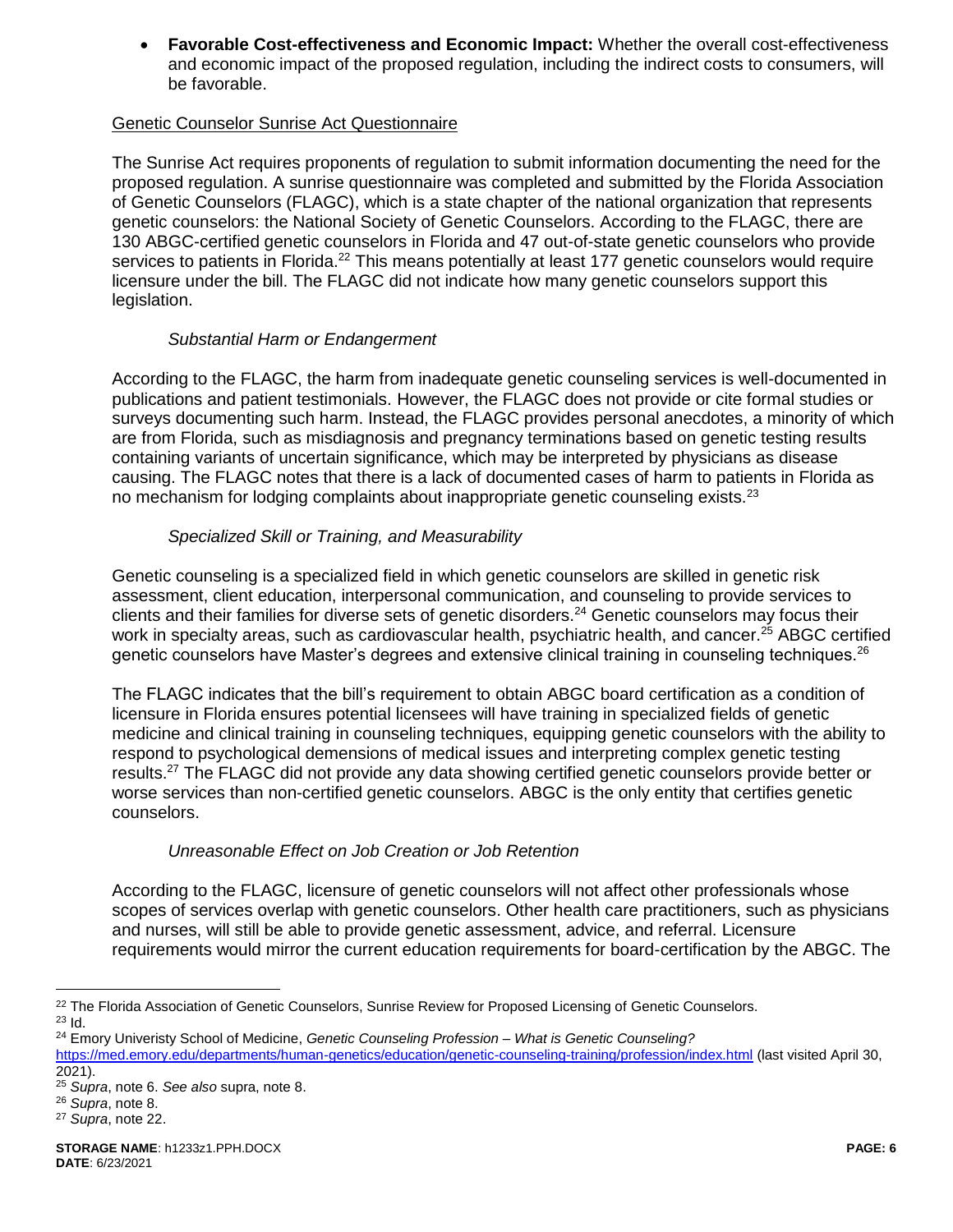FLAGC estimates 98% of practicing genetic counselors in Florida are board-certified or eligible for board certification; meaning the requirements for licensure imposed by the bill would negatively impact very few individuals currently providing genetic counseling services in this state.<sup>28</sup> However, this cannot be independently verified, as it is unknown how many genetic counselors not certified by ABGC practice in Florida.

The FLAGC also believes licensure will help attract and retain genetic counselors in this state by creating more training opportunities and increased competition in the field.<sup>29</sup>

### *Effective Public Protection by Other Means*

Current law does not require licensure or regulation of genetic counselors, meaning there is no regulatory authority for discipline of such individuals. The FLAGC indicates that, while registration or certification, rather than licensure, are lower cost options, neither would provide the legal framework for genetic counselors to adhere to a scope of practice, mandate continuing education, regulate and impose discipline that will better protect the public, and allow credentialing in order to fully integrate into health care systems.<sup>30</sup>

Currently, the only recourse against a genetic counselor is action against his or her board certification. However, such action will not affect a genetic counselor who is not board certified, nor affect the ability of a genetic counselor to work as board certification is not a requirement for employment as a genetic counselor.

Because there is no data on bad outcomes or lack of public safety currently, it is impossible to measure any public safety improvement from a licensure program or from other means.

### *Favorable Cost-effectiveness and Economic Impact*

The FLAGC asserts that the economic benefit and cost savings realized through state licensure of genetic counselors would outweigh the administrative and fiscal impact to the state. Authorizing licensure of genetic counselors would help increase the number of genetic counselors employed within the state, according to the FLAGC, which will:<sup>31</sup>

- Expand patient access to services;
- Reduce out-of-pocket costs;
- Reduce costs to health care systems; and
- Provide a positive economic benefit to the state by increasing workforce opportunities.

The FLGAC indicates patients will experience cost savings for genetic counseling services if genetic counselors are licensed. According to the FLAGC, the cost for genetic counseling services is less if such services are billed under the genetic counselor's name than if billed by a physician who provides the same services.<sup>32</sup>

The FLGAC asserts that genetic counselors are specially trained to identify the correct and most costeffective test for patients. One study shows genetic counselors save hospital systems an average of \$48,000 per month by reducing unnecessary testing when a genetic counselor reviews genetic testing orders.<sup>33</sup> Additional studies show an average cost savings of \$2000 per testing order review by a

 $\overline{a}$  $^{28}$  Id.

<sup>29</sup> Id.

<sup>30</sup> Id.

<sup>31</sup> Id.

<sup>32</sup> Id.

<sup>33</sup> Christine E. Miller, et al, Genetics Division, ARUP Laboratories, Salt Lake City, Utah, "Genetic counselor review of genetic testing orders in a reference laboratory reduces unnecessary testing," (March 2014), available at: [https://pubmed.ncbi.nlm.nih.gov/24665052/.](https://pubmed.ncbi.nlm.nih.gov/24665052/)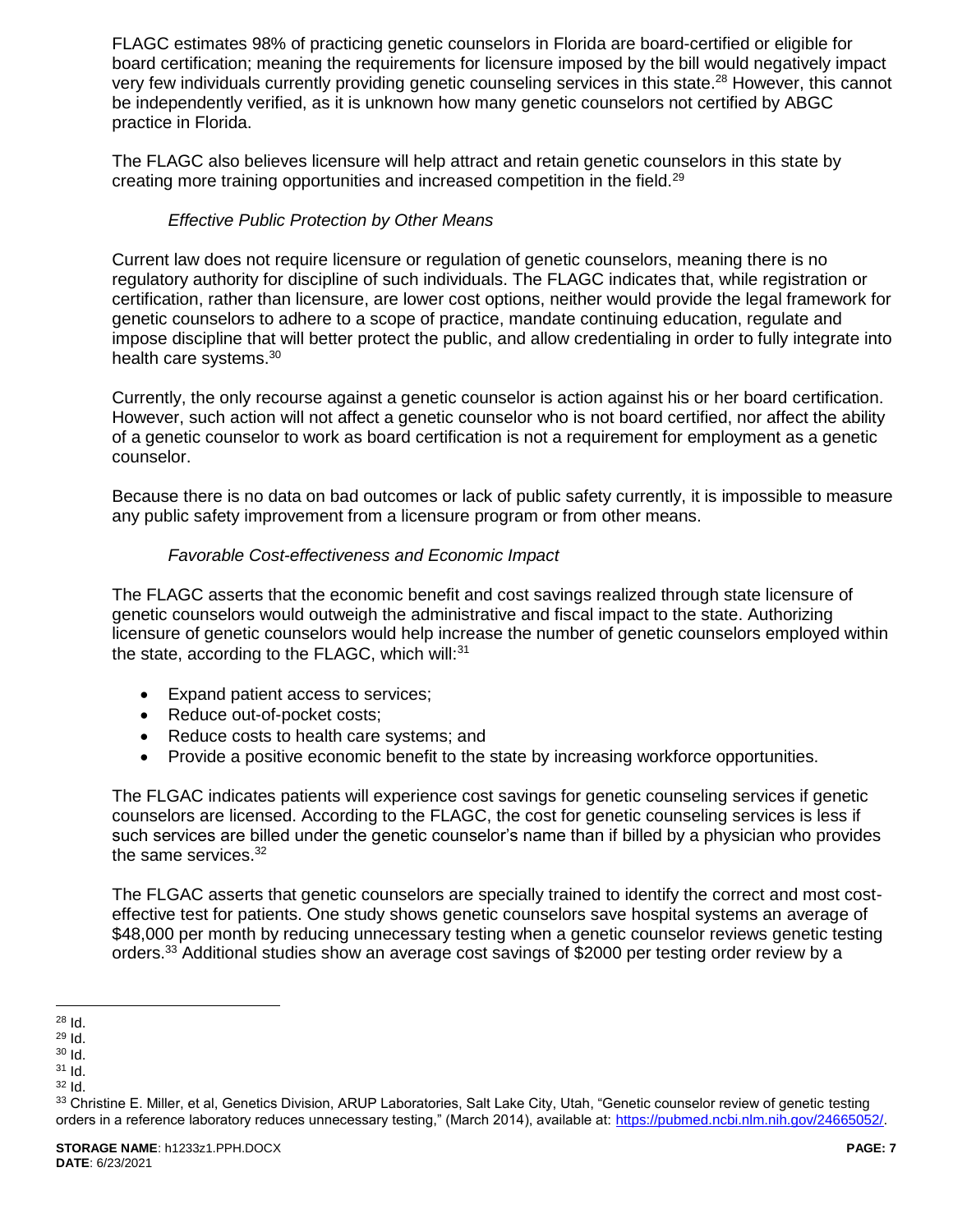genetic counselor<sup>34</sup> and \$3 million to \$5 million cost savings per year when genetic counselors review hereditary cancer testing orders.<sup>35</sup>

The FLAGC provided no studies or data demonstrating expanded patient access to services, reduced out-of-pocket costs, and positive economic benefit to the state by increasing workforce opportunities.

#### **Effect of the Bill**

The bill creates the "Genetic Counseling Workforce Act," adding genetic counselors to the list of health care practitioners requiring licensing and regulation by DOH.

#### Scope of Practice

The bill establishes the scope of practice for genetic counselors, which is to advise individuals or families affected by or at risk of genetic disorders. Genetic counselors may advise an individual or a family affected by or at risk of genetic disorders, including:

- Evaluating individual and family medical histories to determine risk for genetic or medical conditions and diseases;
- Discussing health factors and risk management for genetic or medical conditions and diseases with patients;
- Ordering genetic laboratory tests and diagnostic studies;
- Evaluating laboratory test results and diagnostic studies against individual and family medical history to assess risk factors for genetic or medical conditions and diseases;
- Explaining clinical implications of genetic laboratory tests and diagnostic studies results to patients;
- Evaluating the individual or family and providing client centered counseling and guidance;
- Using community resources that provide medical, educational, financial, and psychosocial support and advocacy;
- Providing written documentation of medical, genetic, and counseling information for individuals, families, and health care professionals; and
- Referring individuals to a physician for diagnosis and treatment.

<sup>34</sup> Emily Wakefiled, et al, Division of Human Genetics, Cincinnati Children's Hospital Medical Center, "Reduction in Health Care Costs and Improved Appropriateness of Incoming Test Orders: the Impact of Genetic Counselor Review in an Academic Genetic Testing Laboratory," (February 2018), available at: [https://pubmed.ncbi.nlm.nih.gov/29427196/.](https://pubmed.ncbi.nlm.nih.gov/29427196/)

<sup>35</sup> Serenedy Smith, et al, Myriad Genetic Laboratories, Inc., Salt Lake City, Utah, "Optimization of quality assurance to increase clinical utility and cost effectiveness of hereditary cancer testing," (March 2017), available at: [https://pubmed.ncbi.nlm.nih.gov/29767585/.](https://pubmed.ncbi.nlm.nih.gov/29767585/)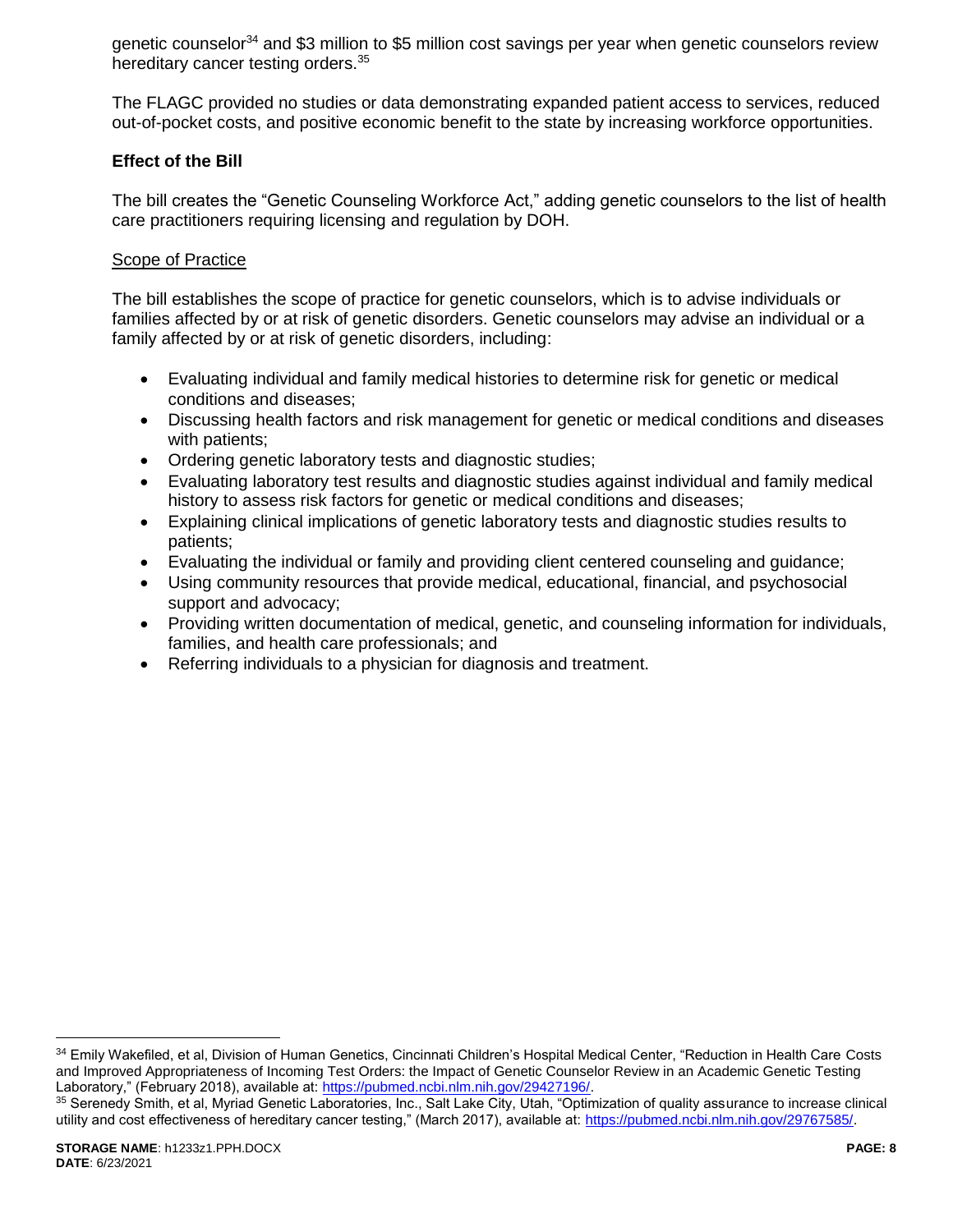### **Licensure**

The bill creates requirements for licensure as a genetic counselor and requires DOH to issue a license, valid for two years, to an applicant who:

- Submits an application on a form approved by DOH;
- Is of good moral character;
- Has earned a:
	- $\circ$  Master's degree from a genetic counseling program or an equivalent program as determined by the ABGC Counseling or its successor or equivalent; or
	- $\circ$  Doctoral degree from a medical genetics program accredited by the American Board of Genetics and Genomics or the Canadian College of Medical Geneticists.
- Passes the examination for certification as:
	- $\circ$  A genetic counselor by the ABGC, the American Board of Genetics and Genomics, or the Canadian Association of Genetic Counselors; or
	- $\circ$  A medical or clinical geneticist by the American Board of Medical Genetics and Genomics or the Canadian College of Medical Geneticists.

The bill authorizes DOH to issue a temporary license for up to two years to applicants who meet all the requirements for licensure, except for the examination requirement if the applicant is eligible to sit for the next available certification examination.

The bill requires DOH to renew the license of a genetic counselor upon receipt of a renewal application. The bill also requires DOH to adopt rules on continuing education requirements consistent with the ABGC.

#### Prohibtions and Penalties

The bill prohibits a person from:

- Making a false or fraudulent statement in any application, affidavit, or statement presented to DOH;
- Practicing genetic counseling, holding himself or herself out as a genetic counselor, or providing genetic counseling services without obtaining a license from DOH; and
- Using the title "genetic counselor" or any other title, designation, words, letters, or abbreviations which indicate a person is authorized to practice genetic counseling unless such person holds a valid license or is exempt from such licensure.

The bill makes it a second degree misdemeanor to violate any of the above prohibitions, punishable by a fine of up to \$500 and imprisonment of up to 60 days.

### **Discipline**

The bill authorizes DOH to discipline a genetic counselor, or deny an application for licensure as a genetic counselor, if an applicant or licensee:

- Fraudulently attempts to obtain, obtains, or renews a license as a genetic counselor;
- Has a license revoked, suspended, or otherwise acted against, including licensure denial, in another jurisdiction;
- Is convicted, found quilty of, or pleads no contest to a crime in any jurisdiction that directly related to the practice of genetic counseling, including violations of federal law;
- Makes or files a false report that the licensee knows is false;
- Intentionally or negligently fails to file a report required by state or federal law, or willfully impedes, obstructs, or induces another person to impede or obstruct such filing;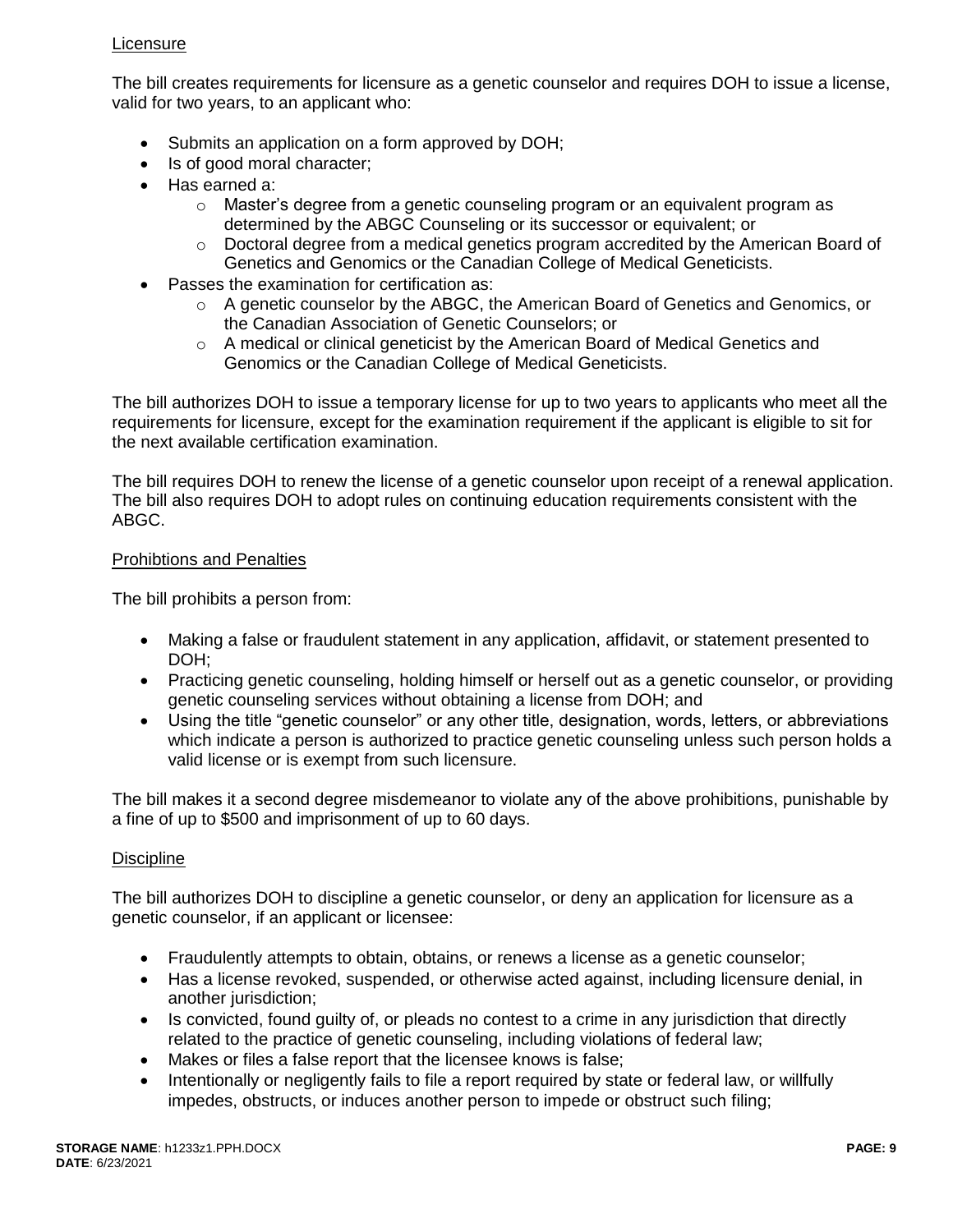- Knowingly advertises genetic counseling services in a fraudulent, false, deceptive, or misleading manner;
- Violates a DOH-issued disciplinary order or fails to comply with a DOH-issued subpoena;
- Practices with a revoked, suspended, or inactive license;
- Commits gross or repeated malpractice, or fails to deliver genetic counseling services at an acceptable level of care;
- Displays unprofessional conduct, including failure to conform to minimum standards set by the practice act and DOH rule, including:
	- o Practicing beyond the scope of practice of a genetic counselor;
	- $\circ$  Failing to refer a patient to a health care practitioner if the licensed genetic counselor is unwilling or unable to provide services;
	- o Failing to maintain confidentiality; and
	- o Financially exploiting the patient or his or her family.
- Violates the genetic counseling practice act.

#### Exemption from Licensure

The bill provides an exemption from licensure as a genetic counselor to active duty commissioned medical officers of the United States Armed Forces or the United States Public Health Service and health care practitioners licensed in this state.

#### Licensure Fees

The bill appropriates \$41,535 in recurring funds and \$4,429 in nonrecurring funds from the Medical Quality Assurance Trust Fund to the DOH to fund the costs of regulating genetic counselors. The MQA Trust Fund's sources of revenue are licensure fees and fines paid by the health care professions licensed under ch. 456, F.S.

Unlike all other professions and occupations regulated by DOH, the bill does not require an applicant to pay a fee for licensure or licensure renewal. Section 456.025, F.S., states that it is the intent of the legislature that all costs of regulating health care professions will be borne solely by licensees and licensure applicants. That section requires DOH, when setting licensure fees, to set fees that ensure that each profession is self-sustaining; that is, the cost of regulatory functions for one profession should not be subsidized by fees from another profession or by other sources, such as taxpayers.<sup>36</sup>

### Conscience Clause

The bill authorizes a genetic counselor to decline to participate in counseling that conflicts with the practitioner's moral or religious beliefs and prohibits DOH from making licensure contingent upon participation in such counseling. A genetic counselor who declines to provide couseling due to moral or religious beliefs may not be disciplined by DOH. Such refusal may also not be used as a basis for claim of damages if the genetic counselor informs the patient of the refusal to participate and and directs the patient to the DOH practitioner database.

The bill makes conforming technical and conforming changes.

The bill provides an effective date of July 1, 2021.

# **II. FISCAL ANALYSIS & ECONOMIC IMPACT STATEMENT**

# A. FISCAL IMPACT ON STATE GOVERNMENT:

<sup>36</sup> S. 456.025(1), F.S.